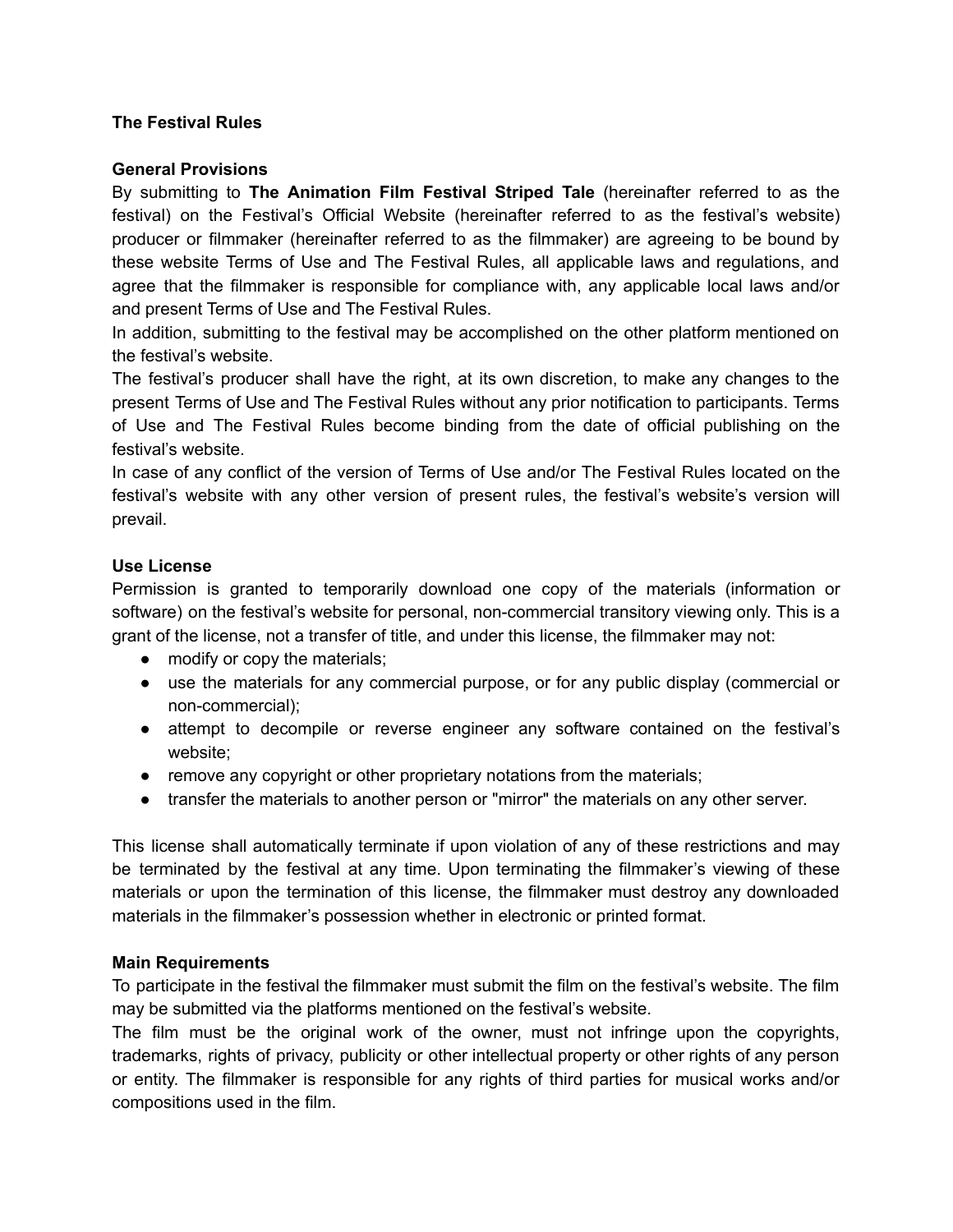The festival accepts films in any language from around the world according to the terms mentioned in the rules of the category.

All films in a foreign language (not English) must have subtitles in English.

The filmmaker should select the right category while submitting to avoid disqualification.

The festival accepts web links only, DVDs are not accepted.

After a film has been officially selected, the filmmaker will be notified. Official selection does not mean that the filmmaker's film will be screened or awarded at the festival.

All submissions must be completed by the date indicated on the festival's website.

All submissions to the festival are to be paid by credit card or PayPal via the platforms mentioned on the festival's website.

The submission fee is non-refundable.

The festival does not give any fee waivers.

If the filmmaker wishes to be eligible for multiple awards the filmmaker has to submit to several categories.

The festival is not responsible for any copyright infringement of the filmmaker's material.

The filmmaker gives the festival permission to publish the filmmaker's images, posters, trailers, film stills and film parts on the festival's website (www.indieforyou.com), and/or social media pages with the promotional proposes.

### **The screenings**

All the selected films are shown on the festival website and the webpage during the Event Dates plus several days before the next festival edition starts.

The selected films could be published before the Event Dates after the festival jury selection decision.

The selected film screeners may be uploaded to the Indie For You website or via the links to YouTube or Vimeo.

### **Donations**

Any viewer can donate any sum to the filmmaker via the festival website.

The producer keeps 30% of the donation amount.

All the transfers may proceed via PayPal.

All taxes and fees are due to the recipient.

### **Prizes and Awards.**

Except as otherwise provided herein, the following prizes and awards may be granted to the festival winners:

A Category Award, Laurels, and a Certificate. The festival jury determines the category winners. The Audience Award, Laurels, and the Certificate. The film receiving the most votes on the festival page on the festival website gets the Audience Award.

The Fan Award, Laurels, and the Certificate. The film receiving the most votes in social media gets the Fan Award. We accept votes mentioned in the special posts according to the information on the festival website.

Each edition has a Cash Prize Fund.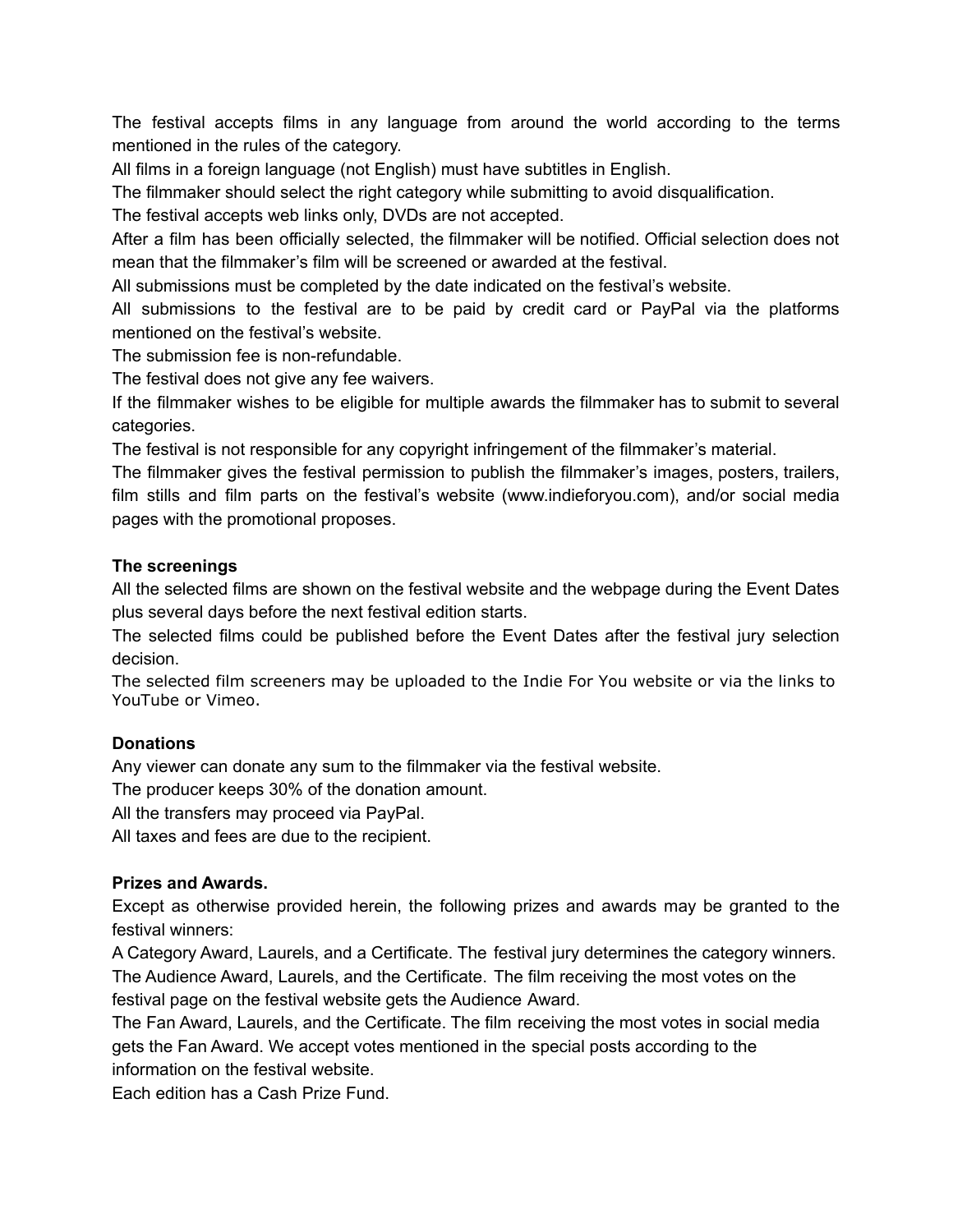The Best Film Award Winner, Audience Award Winner, and the Fan Award Winner received ⅓ of this Fund after the event each.

All the transfers may proceed via PayPal.

All taxes and fees are due to the recipient.

The Awards, Laurels, and Certificates may be sent by email.

The Festival Producer may set the additional prizes before the Event.

## **Disclaimer**

The materials on the festival's website are provided 'as is'. The festival's producer makes no warranties, expressed or implied, and hereby disclaims and negates all other warranties, including without limitation, implied warranties or conditions of merchantability, fitness for a particular purpose, or non-infringement of intellectual property or any other violation of rights. Furthermore, the festival's producer does not warrant or make any representations concerning the accuracy, likely results, or reliability of the use of the materials on its Internet web site or otherwise relating to such materials on any sites linked to this site.

## **Rights of use**

Sending or uploading a film on the festival's website, grants to the festival's producer a royalty-free, irrevocable, perpetual, non-exclusive license to use, reproduce, modify, publish, create derivative works from, and display such films in whole or in part, on a worldwide basis, and to incorporate it into other works, in any form, media or technology now known or later developed, including promotional or marketing purposes. Upon the festival producer's request, the filmmaker must sign any kind of document that may be required by the festival's producer to use the right as described above.

To avoid any doubt, the festival's producer, in particular, shall have the right to use film frames, previews, trailers, fragments at its own discretion without any prior consent from the filmmaker for festival's advertising and marketing purposes

### **Winners Determination and Awards**

There are Category Awards (Best Film Award and other category awards), the Audience Award, and the Fan Award.

The Category Award winners (including the Best Film Award winner) in each category may be determined by a jury selected by the festival's producer at its sole discretion. The winners will be notified via email and/or on the festival's website. The festival's producer has the right not to determine a winner in any category at its sole discretion (including the Best Film Award winner).

The Audience Award winners may be determined by voting on the festival website during the festival event. The film receiving the most votes will receive the Audience Award.

The Fan Award winners may be determined by voting on the social media or/and other websites mentioned by the festival's website. The film receiving the most votes will receive the Fan Award.

The festival accepts one vote from each person for each film.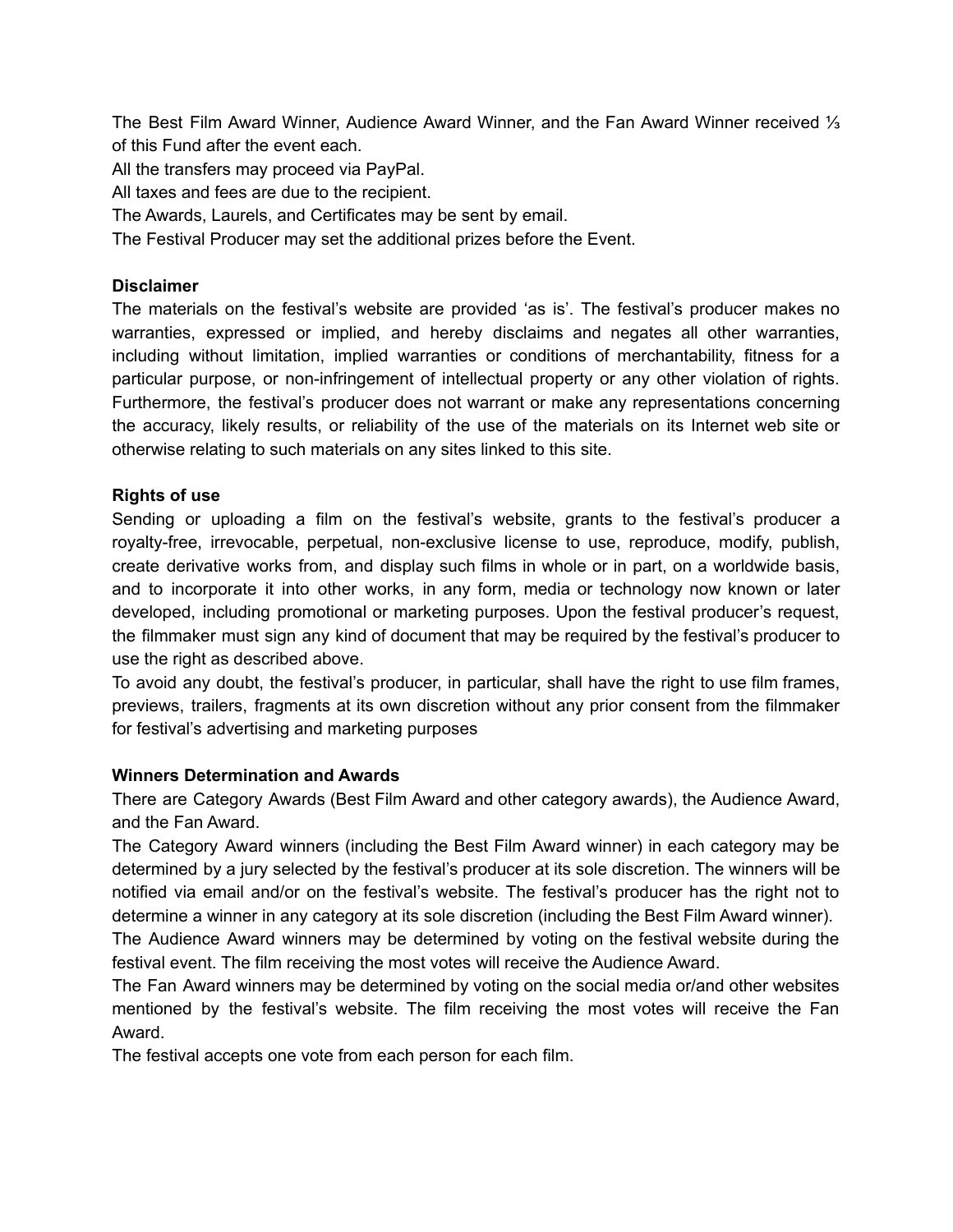The winners may be awarded by the festival's producer with one of the prizes or awards provided by the festival's producer at its own discretion. If the festival's producer decides to award winners, prizes are awarded 'as is' with no warranty or guarantee, either express or implied by the festival's producer. The festival's producer reserves the right to change prizes and awards without any notification to participants (or winners).

Winners are responsible for all applicable federal, state, province or territory and local taxes, if any, as well as any other costs and expenses associated with prize acceptance or use not specified herein as being provided.

### **Miscellaneous**

No responsibility or liability is assumed by the festival's producer for technical problems or technical malfunctions arising from connection with any of the following modes of communication that may affect the operation of the festival including but not limited to: telephone, electronic, wireless or Internet connection or other online communication problems; errors or limitations of any internet service providers, servers, hosts or providers; failure of any email transmissions to be sent or received, lost, late, incomplete, damaged, inaccurate, stolen, delayed, misdirected, undelivered, garbled submissions or for lost, interrupted or unavailable networks, servers, hardware or software errors; faulty computer, Internet Service Provider (ISP), website, or other connections, availability, accessibility or miscommunications or failed computer, satellite, telephone or cable transmissions, lines, technical failure, jumbled, scrambled, delayed, or misdirected transmissions, computer hardware or software malfunctions, failures or difficulties, other errors or difficulties of any kind whether human, mechanical, electronic, computer, network, typographical, printing or otherwise relating to, or in connection with the festival, including, without limitation, errors or difficulties which may occur in connection with the administration of the festival, the processing or judging, the announcement of the prize, the incorrect uploading of photos, videos or in any related materials.

Released Parties are not responsible for injury or damage to any person's computer related to or resulting from participating in this festival or downloading materials from, or use of, the website.

The festival is conducted in online mode.

The filmmaker agrees that the festival's producer shall not be liable to the filmmaker or to any third party for any modification or termination by the festival.

The festival's producer reserves the right to disqualify any film, screenplay, person or entity from participation in the festival at its own discretion without any explanation of reasons for such disqualification.

The festival's producer reserves the right at its own discretion to suspend or terminate the festival and, if terminated at its discretion, select (or not select) the winner from all the participants which made a submission.

The festival's producer reserves the right to make any necessary changes in regulations or scheduling.

The festival's producer reserves the right to shut the festival down at any time without any notification.